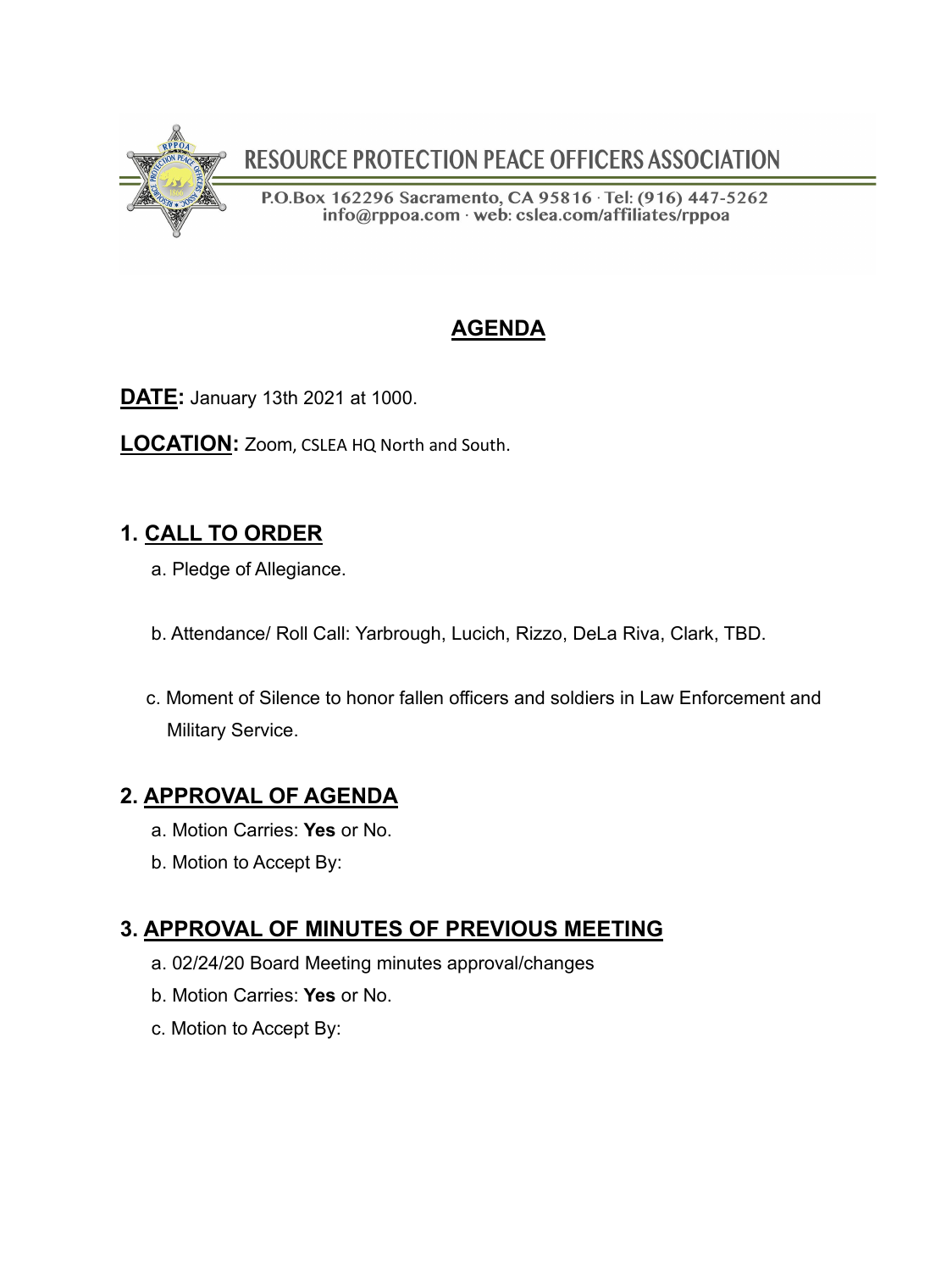## **4. CSLEA REPORTS**

**David De La Riva:** Out of Class Arbutration case, H&S Greivance Issue for Radio Comms (CCD) working w USN and Cal OES with location of Repeter, Vaccination Tier System managed per the County Health Dept, Currently the State is not mandating COVID Vaccinations to state employees.

**Kasey Clark:** SPPOAC Incorporation, Bylaws, Articles of Incorporation, LG Issue, Instra District Transfers, Current IA's,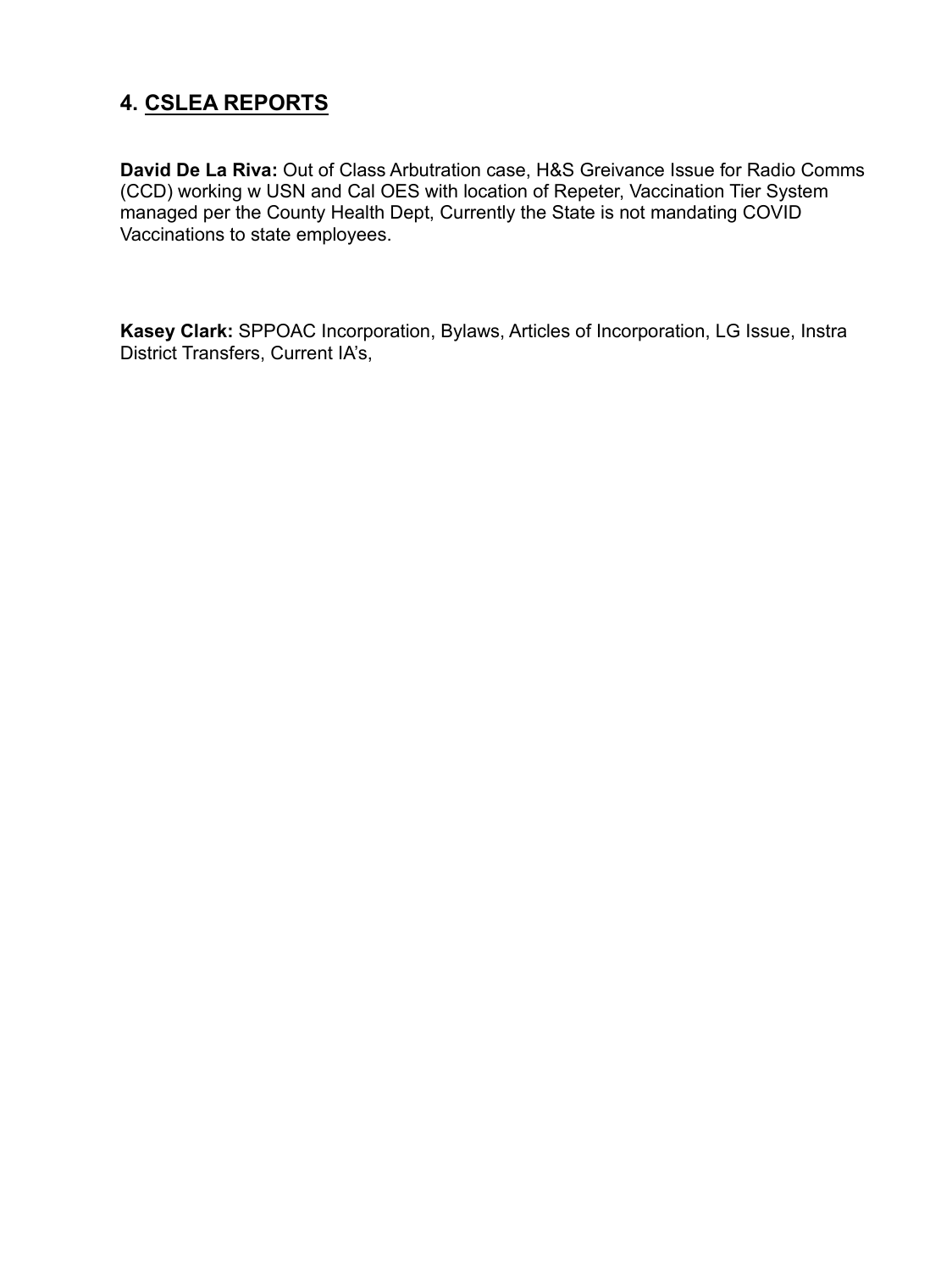#### **5. RPPOA BUSINESS ITEMS**

The RPPOA Board will consider and may take action on the following items:

a. Schedule Next SPPOA Board Meeting, TBD pending election.

 Motion Carries: **Yes** or No. Motion to Accept By: Matt/ Geno

b. Budget Review: Matt will get info from Ricardo then turnover.

Motion Carries: **Yes** or No.

Motion to Accept By: Matt/ Geno

c. Review of RPPOA Dissolution (Warden and SPPO) Affiliate Bi-frication and approve Interim Bylaws, typos and grammar corrections to be corrected.

Motion Carries: **Yes** or No.

Motion to Accept By: Matt/ Geno/ Hannah

d. 2021 SPPOAC Elections: March 1st, nomination period 14 days and election via Electronic 7 days.

Motion Carries: **Yes** or No.

Motion to Accept By: Matt/ Geno

e. Current Discussion; Mobile Field Force and Statewide Deployments; Protests, Fires, Riots Etc. Recommend a Special Assignment, pending Federal Mandates on ID of Officers. Dave will

Motion Carries: **Yes** or No.

Motion to Accept By: Hannah/ Matt

f. Current Legislative Discussion: CALHR will be likely be discontinuing PLP in July 1, 2021. GSI may comeback. May a discussion will occur.

Motion Carries: **Yes** or No.

Motion to Accept By: Geno/ Matt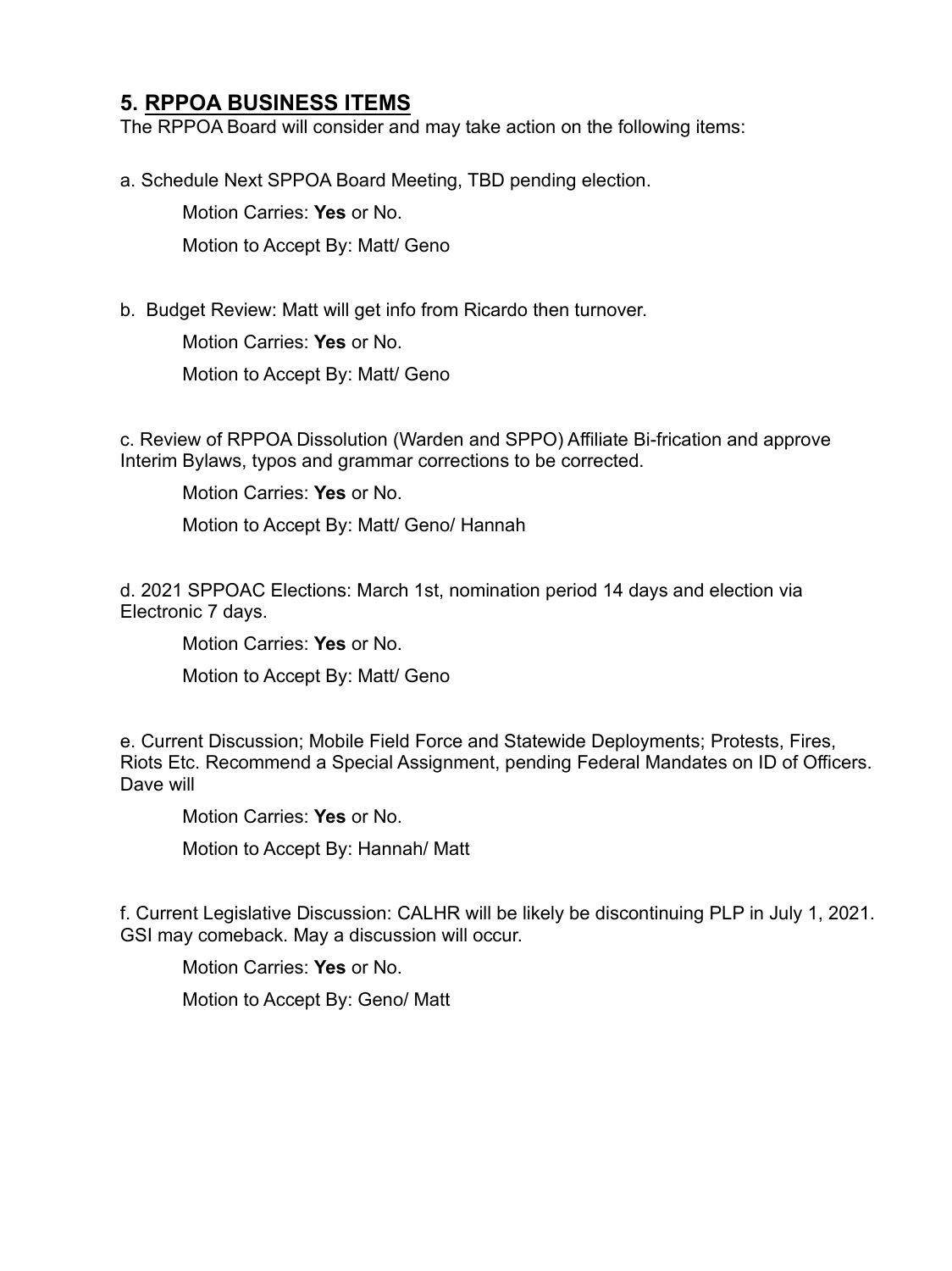## **6. RPPOA STAFF PROJECTS, REPORTS AND DISCUSSION**

- a. Reports/Updates:
	- **Yarbrough:** Advocating for Hazard Pay, Vacation Bids, Back Filling Positions, State Issued Cell Phone Issues was an 8 year process. LEESD has solved the exceptions with GS, however some Districts (x6) are still without Cell Phones. An Audit is in progress and should be completed by the first quarter of 2021.
	- **Lucich:** Discussion of Mobile Field Force/ Meet & Confer, Political Review, Surveys.
	- **Rizzo:** Surveys, Notices and Comms to Members, Annual Meet & Greet concept with Members, Encrypted Radio Frequencies. RMS Issues and Systems.
	- **Special Adviser:** TBD.
	- **Sgt's Forum:** TBD.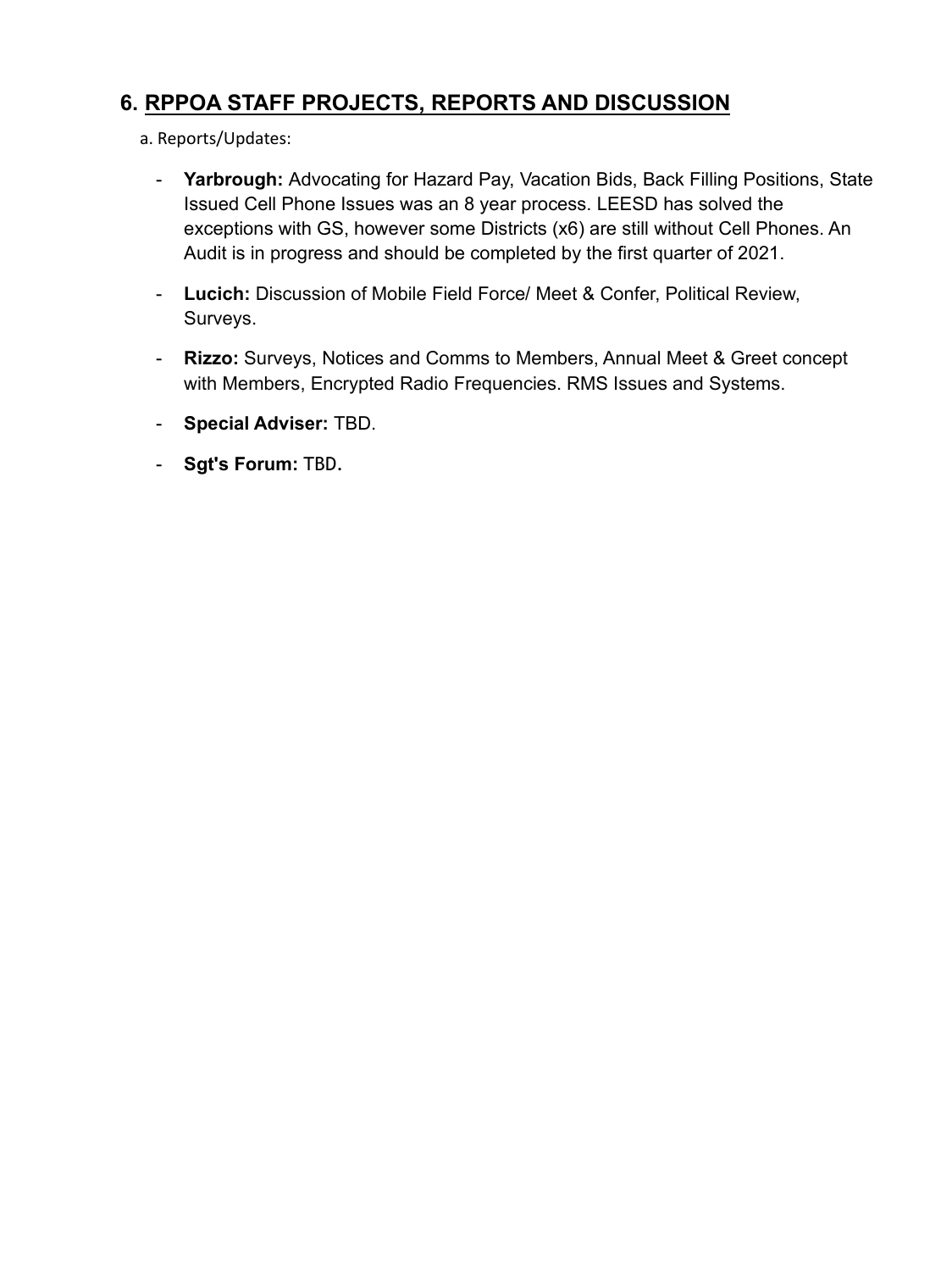### **7. NON-MEMBER AND PUBLIC COMMENTS/ MESSAGES.**

- a. Unless a directive is revised by majority vote, the RPPOA Board will proceed through the Agenda in order until the Agenda is completed.
- b. The Board may take action following presentation, public comment, and RPPOA Board discussion of those matters listed under "Business Items" and "Project Reports/ Discussions". The Agenda may be interrupted at approximately 1200 for public and non-member comment at CSLEA North/South.

## **8. PUBLIC COMMENT**

*NOTE: The RPPOA Board may entertain public comments, upon a formal written request. Those individuals wishing to comment on agenda items or any issues, should have filled out a "Non-Member Public Comment Form" and had previously submitted it to the RPPOA Board no later than 24 hours prior to the start of a meeting. Upon discretion of the RPPOA Board, Non-Member Public Comment may be heard with a majority vote. Written materials may also be submitted. Non-Members and persons of the public presenting written or media materials as part of their comments to the RPPOA Board are requested to provide three (3) copies to the RPPOA Secretary.*

### **9. AGENDA ITEMS CONTINUED**

- a. 1200 hours, Continuation of Agenda items until completion and adjournment.
- c. 1215hours, Special Guests & Discussion: N/A
- d. 1230 hours Motion Carries: **Yes** or No.

Motion to Accept By: Matt/ Hannah